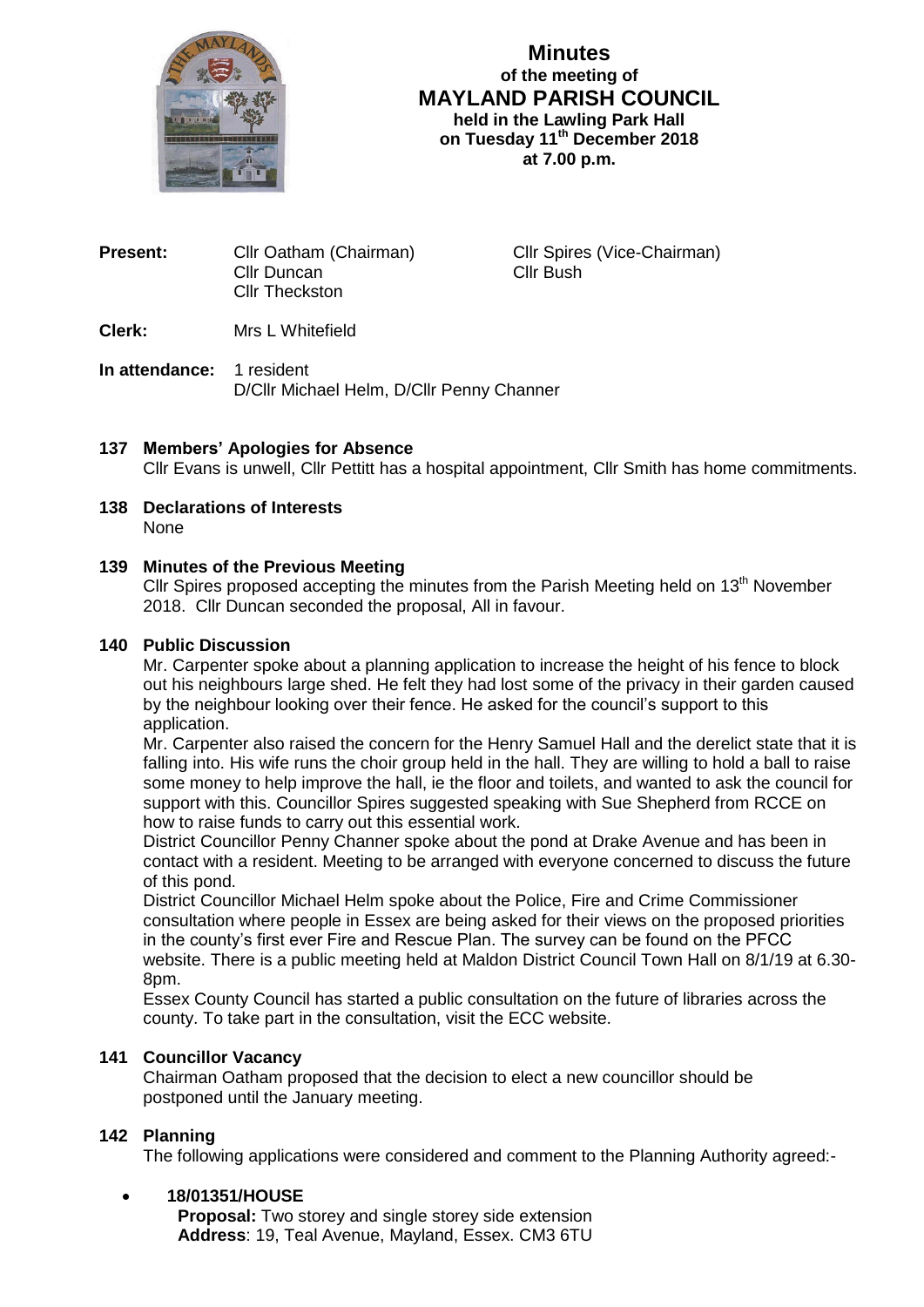All objected, therefore the recommendation to MDC is the refusal of planning permission. The following reasons are given:

- o The proposal is out of keeping with street scene
- o The proposal is too close to neighbouring properties
- o The proposal is too near to the footpath
- o The proposal would invade on others privacy

#### **18/00768/HOUSE**

Single storey side extension at 7, Hillcrest, Mayland

There were no objections and no additional comments to MDC

#### **18/01031/HOUSE**

To increase the height of existing fence at 98, The Drive, Mayland

There were no objections and no additional comments to MDC

## **DECISIONS**

**HOUSE/MAL/18/01090** Single storey rear extension The Willows 97 Imperial Avenue, Mayland. **REFUSE**

#### **143 Finance**

Councillors received a list of all payments and receipts. The approved payments and receipts are listed below: -

#### **PAYMENTS**

| Date      | Payee                     | Service/supply                               |          |
|-----------|---------------------------|----------------------------------------------|----------|
| 27-Nov-18 | Mrs L Whitefield          | Gravel for MNR                               | 94.49    |
| 27-Nov-18 | Mr J Oatham               | Fire Extinguishers, solar lights, fire signs | 80.92    |
| 11-Dec-18 | <b>RCCE</b>               | Neighbourhood Plan training session          | 15.00    |
| 11-Dec-18 | MSJ Garwood & Son         | Overmarking football pitches                 | 216.50   |
| 11-Dec-18 | <b>B G Appleton</b>       | Clearance of sofas from park                 | 30.00    |
| 11-Dec-18 | <b>SLCC</b>               | <b>Full Membership fees</b>                  | 175.00   |
| 11-Dec-18 | Mrs L Whitefield (£31.80) | Voipfone (1/12/12)                           | 2.40     |
|           |                           | Mileage & Parking for CiLCA training         | 29.40    |
| 14-Dec-18 | <b>NEST PENSION</b>       | <b>Contribution December</b>                 | 90.59    |
| 21-Dec-18 | MPC Staff                 | <b>Staff Wages</b>                           | 1,799.80 |
| 31-Dec-18 | <b>HMRC</b>               | Tax & NI                                     | 1,314.93 |
|           |                           |                                              | 3,849.03 |

#### **RECEIPTS**

| $03$ -Dec-18 | D. Down      | Hall Hire 13-23 Nov      | 48.00  |
|--------------|--------------|--------------------------|--------|
| $03$ -Dec-18 | Casual Hirer | <b>Tennis Court Hire</b> | 6.00   |
| 03-Dec-18    | Sarah Walsh  | Hall Hire Oct-Dec        | 84.00  |
|              |              |                          | 138.00 |

- Cllr Oatham and Cllr Spires signed the cheques and Cllr Oatham signed the list of payments.
- Cllr Spires checked and signed the bank reconciliations.
- The Budget will be discussed at a separate meeting on 18<sup>th</sup> December 2018.
- Cllr Oatham proposed that all payments and staff wages where possible, would be paid by direct debit and bank transfer. Cllr Bush seconded this. All in favour. Cllr Oatham suggested that a paypal account is opened to make purchases.